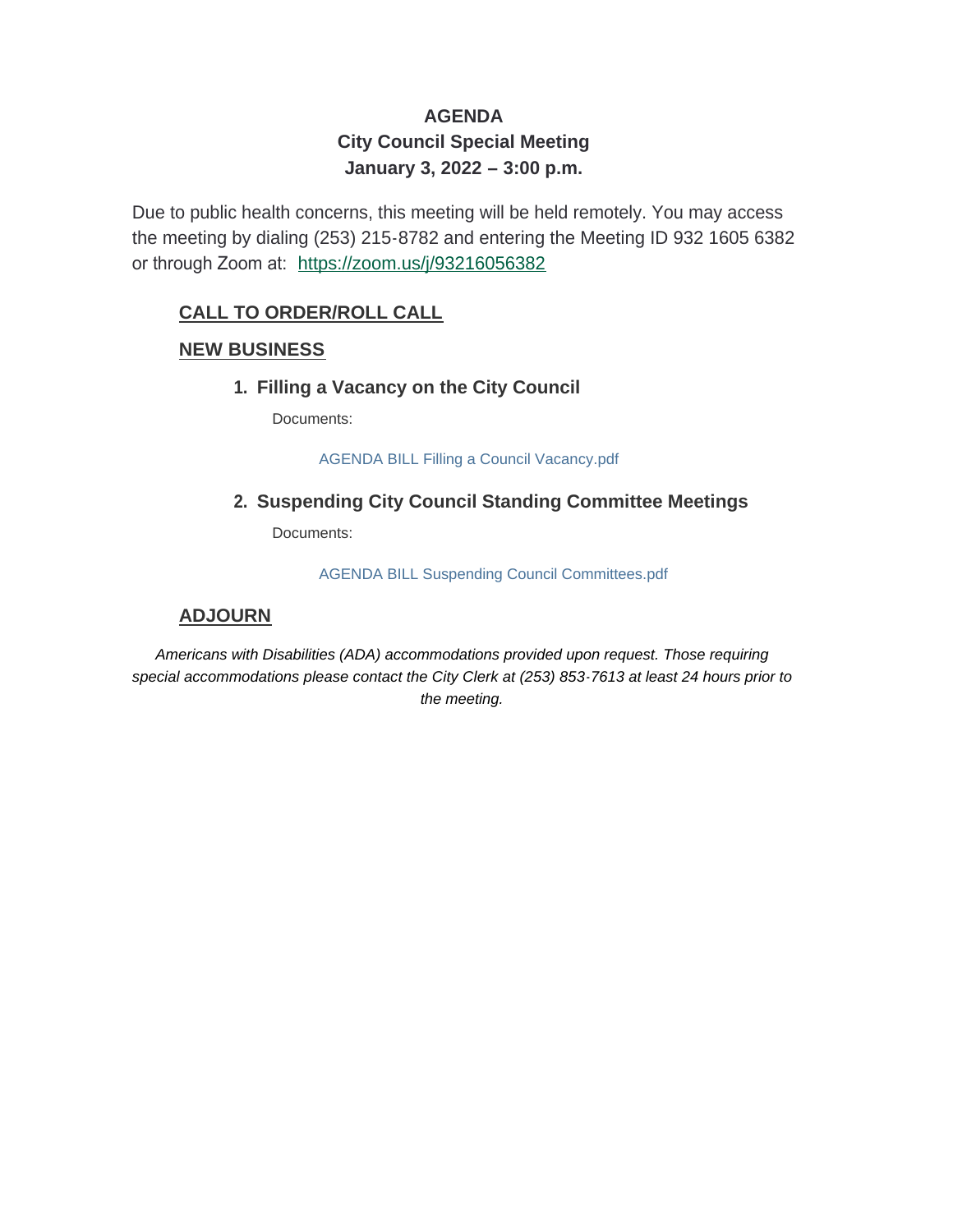

**City of Gig Harbor City Council Meeting Agenda Bill**

**Meeting Date: January 3, 2022**

## **SUBJECT: Filling a Vacancy on the City Council**

**SUBMITTED BY:** Joshua Stecker, City Clerk **DEPARTMENT:** Administration **PHONE:** 853-7638

**PURPOSE & RECOMMENDATION:** The purpose of this agenda bill is to direct staff to begin the process of recruiting candidates to fill a vacancy on the city council.

**PROPOSED MOTION:** Move to direct the mayor to begin the councilmember appointment process as outlined in Administrative Policy A-13-01

**BACKGROUND INFORMATION:** On December 31, Councilmember Markley submitted her resignation from the City Council to assume the responsibilities of the office of mayor for the City of Gig Harbor.

In 2013, the city council adopted Administrative Policy A-13-01 which outlines the process and procedures for filling a vacancy on the city council. This policy provides for the noticing of a vacancy, the collection of applications and the conducting of interviews to allow the city council to make an appointment to the vacant position.

At this meeting, council may direct the mayor (by motion) to deviate from the policy in whatever manner it deems appropriate.

# **FISCAL CONSIDERATION:** N/A

| <b>Expenditure Required:</b> | Amount Budgeted: | <sup>1</sup> Appropriation Required: |
|------------------------------|------------------|--------------------------------------|
| -\$C                         | <b>SC</b>        | \$C                                  |

## **BOARD/COMMISION/COMMITTEE RECOMMENDATION:** N/A

## **ATTACHMENTS:**

- 1. Administrative Policy A-13-01 Filling Council Vacancies
- 2. Proposed Council Vacancy Announcement
- 3. Proposed Council Vacancy Application

| <b>REVIEWED BY:</b>                       |
|-------------------------------------------|
| $\boxtimes$ Mayor                         |
| $\overline{\boxtimes}$ City Administrator |
| $\vert$ City Attorney – N/A               |

Finance Director – N/A Department Head – N/A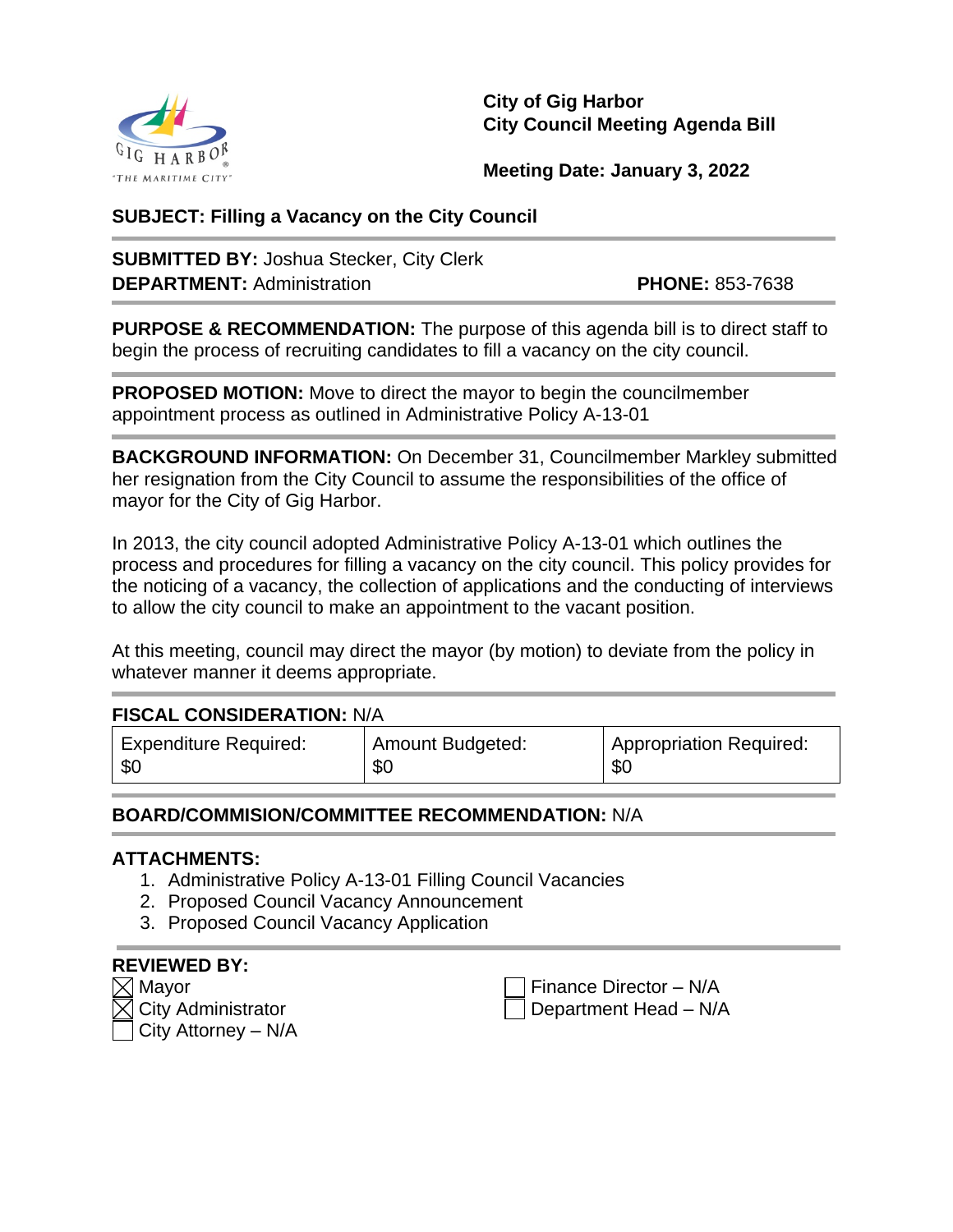|                                          | CITY OF GIG HARBOR - POLICIES AND PROCEDURES<br><b>TITLE: Filling Council Vacancies</b> |                                                         |                  |
|------------------------------------------|-----------------------------------------------------------------------------------------|---------------------------------------------------------|------------------|
| $c1$ <sup>H</sup><br>"THE MARITIME CITY" |                                                                                         |                                                         |                  |
| $A-13-01$                                | <b>POLICY MANUAL SECTION &amp; NO.</b>                                                  | <b>EFFECTIVE DATE: 11/26/13</b><br><b>REVISED DATE:</b> | <b>APPROVED:</b> |

# **PURPOSE**

The purpose of this section is to provide guidance to the City Council when a Gig Harbor councilmember position becomes vacant before the expiration of the official's elected term of office. Pursuant to state law, a vacancy shall be filled only until the next regular municipal election, to serve the remainder of the unexpired term.

# **POLICY**

Gig Harbor Municipal Code 2.12.080 Election of councilmembers – Vacancy. Seven councilmembers shall be elected for terms of four years each, with three such councilmembers being elected at one biennial election and four councilmembers being elected at the subsequent biennial election, and shall serve until his or her successor is elected, qualified and assumes office in accordance with RCW 29A.20.040. In the event of a vacancy in a councilmember office, the city council shall, by majority vote, choose and appoint a councilmember to fill said vacancy in the manner set forth in RCW 42.12.010 or other applicable state statute.

# **PROCEDURE**

- A. Appointment Process
	- 1. A council position shall be officially declared vacant upon the occurrence of any of the causes of vacancy set forth in RCW 42.12.010, including resignation, recall, forfeiture, written intent to resign, or death of a councilmember. The councilmember who is vacating his or her position cannot participate in the appointment process.
	- 2. The City Council shall direct staff to begin the councilmember appointment process and establish an interview and appointment schedule, so that the position is filled at the earliest opportunity.
	- 3. The City Clerk's Office shall prepare and submit a display advertisement to the City's official newspaper, with courtesy copies to other local media outlets, which announces the vacancy consistent with the requirements necessary to hold public office: that the applicant (a) be a registered voter of the City of Gig Harbor, and (b) have a one (1) year residency in the City of Gig Harbor. This display advertisement shall be published once each week for two (2) consecutive weeks. This display advertisement shall contain other information, including but not limited to, time to be served in the vacant position, election information, salary information, councilmember powers and duties, the deadline date and time for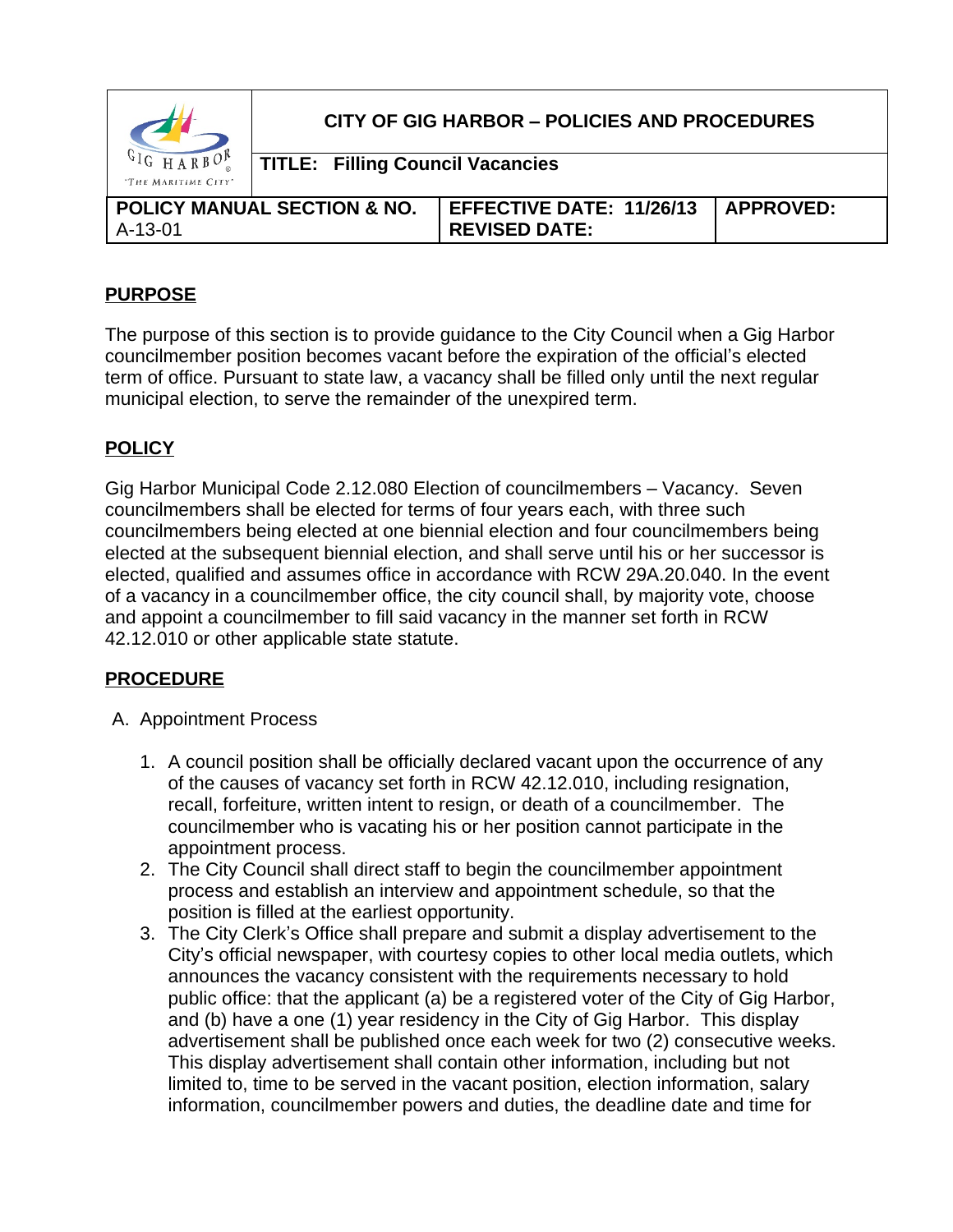submitting applications, interview and appointment schedules, and such other information that the City Council deems appropriate.

- 4. The City Clerk's Office shall prepare an application form which requests appropriate information for City Council consideration of the applicants. Applications will be available at the City of Gig Harbor offices and such other locations that the City Council deems appropriate. Copies of the display advertisement will be provided to current members of the City of Gig Harbor Commissions, committees, task forces and other City-sponsored citizen groups. Applications received by the deadline date and time will be copied and circulated, by the City Clerk's Office, to the Mayor and City Council. Packets may also contain additional information received such as endorsements, letters of reference and other pertinent materials.
- 5. The City Clerk's Office shall publish public notice(s) for the meeting scheduled for interviewing applicants for consideration to the vacant position. This meeting may be a regularly scheduled City Council meeting, or a special City Council meeting.
- 6. The City Clerk's Office shall notify applicants of the location, date and time of City Council interviews.
- 7. Prior to the date and time of the interview meeting, the Mayor shall accept one interview question from each councilmember.
- B. Interview Meeting

Each interview of an applicant/candidate shall be no more than 30 minutes in length as follows:

- 1. The applicant shall present his or her credentials to the City Council. (5 minutes)
- 2. The City Council shall ask the predetermined set of questions which must be responded to by the applicant. Each applicant will be asked and will answer the same set of questions, and will have 2 minutes to answer each question. (14 minutes)
- 3. An informal question and answer period in which councilmembers may ask and receive answers to miscellaneous questions. (10 minutes)
- 4. The applicants' order of appearance will be determined by a random lot drawing performed by the City Clerk.
- 5. The Council may reduce the 30-minute interview time if the number of applicants exceeds six (6) candidates, or alternatively, the Council may elect not to interview all of the applicants if the number exceeds six (6) candidates. The decision as to which applicants to interview will be based on the information contained in the application forms.
- C. Voting

Upon completion of the interviews, councilmembers may convene into Executive Session to discuss the qualifications of the applicants. However, all interviews, deliberations, nominations and votes taken by the Council shall be in open public session.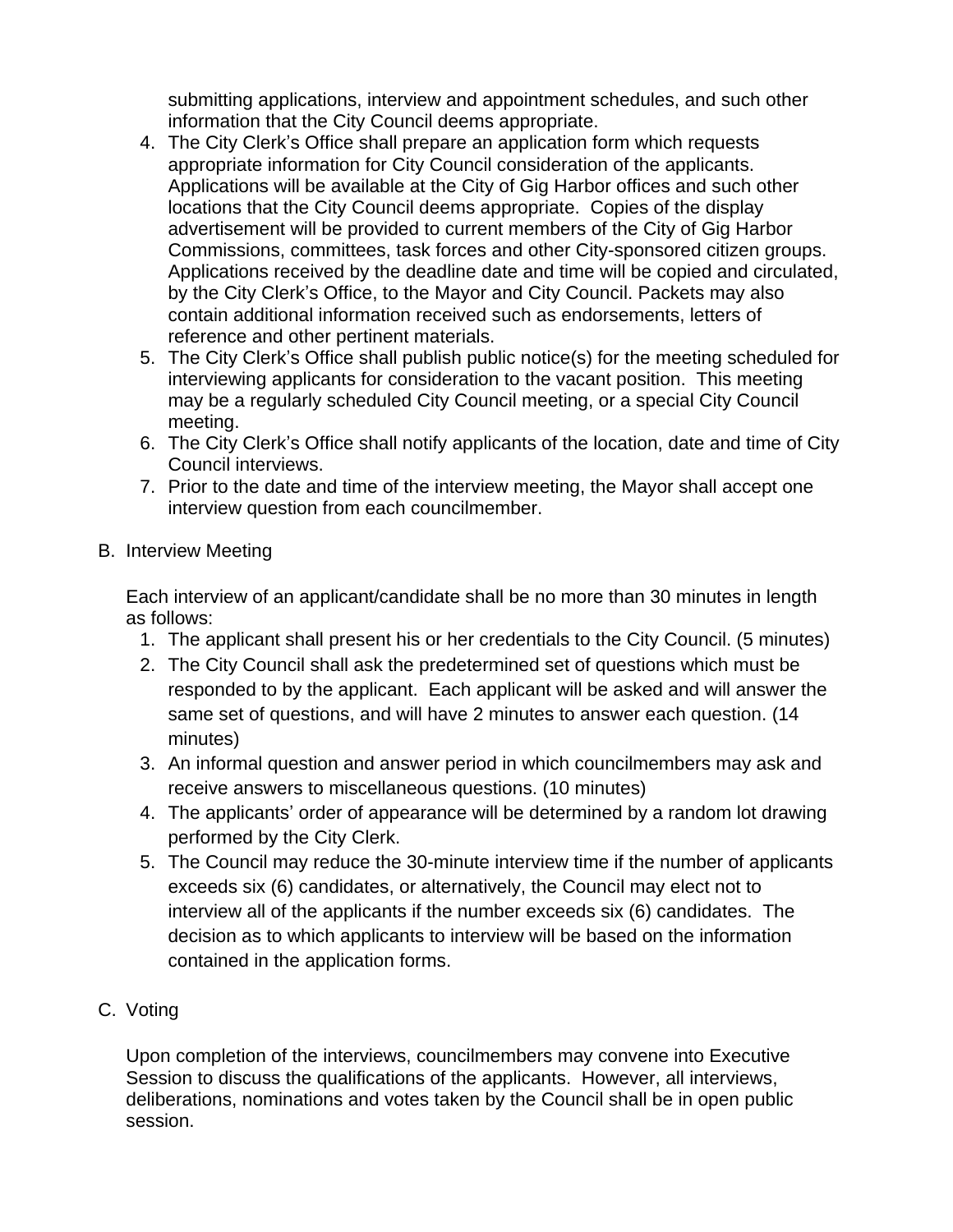- 1. The Mayor shall ask for nominations from the councilmembers for the purpose of creating a group of candidates to consider. No second is needed.
- 2. Nominations are closed by a motion, second and majority vote of the Council.
- 3. Councilmembers may deliberate on such matters as criteria for selection and the nominated group of candidates.
- 4. The Mayor shall poll councilmembers to ascertain that councilmembers are prepared to vote.
- 5. The City Clerk shall pass out polling slips and instruct each Councilmember to write their name on the top of the slip, and the name of their preferred candidate on the bottom. The Clerk will then collect all slips and read the results into the record. If no applicant receives four or more votes, then a second written poll is conducted, but with the nominee who received the fewest votes on the first vote removed from consideration.
- 6. Voting will continue until a nominee receives a majority vote of the remaining councilmembers.
- 7. At anytime during the election process, the City Council may postpone elections until a date certain or regular meeting if a majority vote has not been received.
- 8. Nothing in this policy shall prevent the City Council from reconvening into Executive Session to further discuss the applicant/candidate qualifications.
- 9. The Mayor shall declare the nominee receiving the majority vote as the new councilmember and shall be sworn into office by the City Clerk at the earliest opportunity or no later than the next regularly scheduled City Council meeting.
- 10.If the City Council does not appoint a qualified person to fill the vacancy within 90 days of the declared vacancy, the Revised Code of Washington delegates appointment powers to Pierce County.

# **REFERENCES**

- $\cdot$  RCW 42.30.110(H) Executive Session Allowed to Consider Qualifications of a Candidate for Appointment to Elective office.
- RCW 42.30.060 Prohibition on Secret Ballots.
- $\cdot$  RCW 42.12 Vacant Position.
- $\cdot$  RCW 35A.13.020 Vacancies Filling of Vacancies in Mayor/Council Form of Government.

# **EXHIBITS**

- 1. Advertisement / Press Release
- 2. Application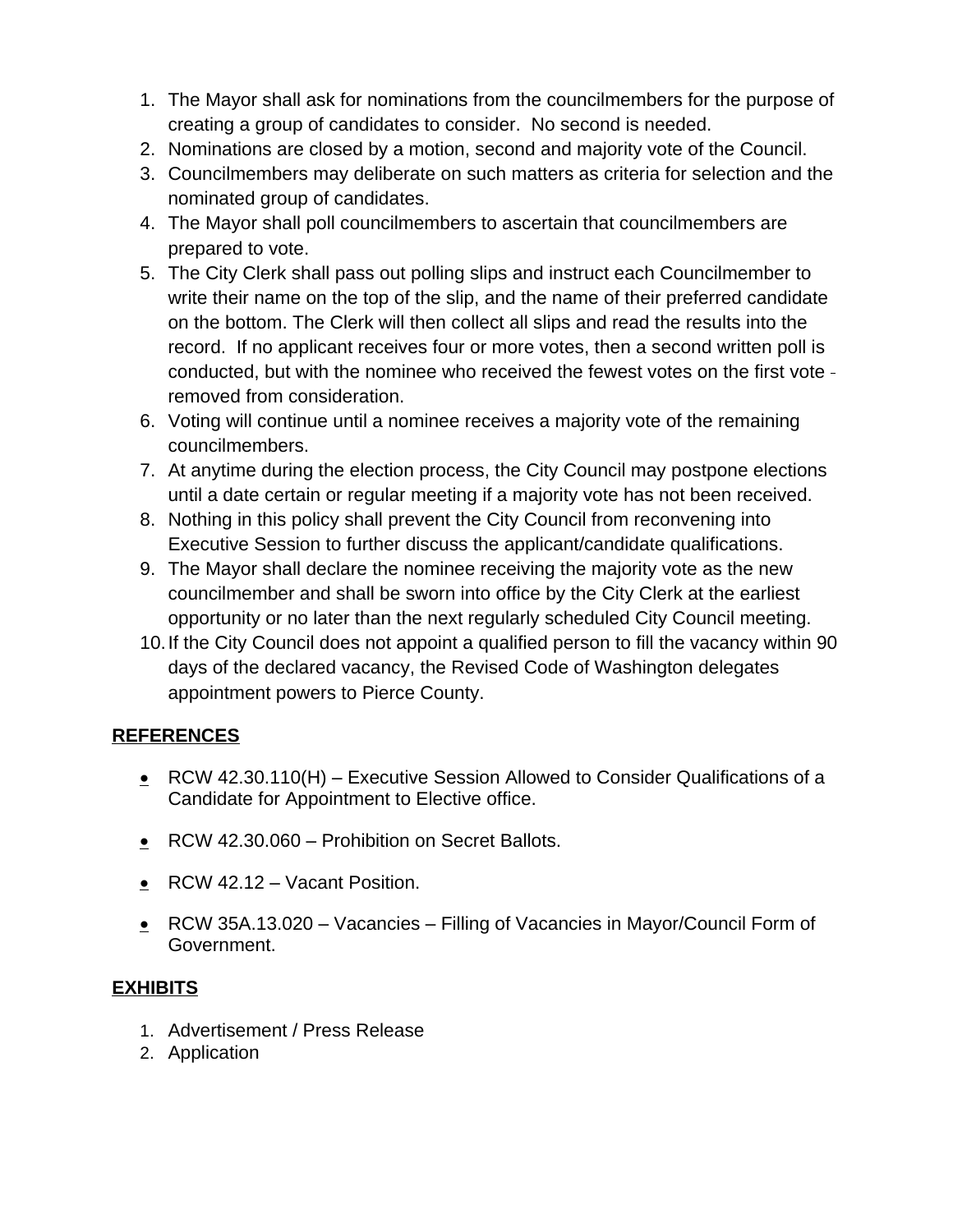The Gig Harbor City Council is accepting applications and letters of interest for a council vacancy created by the resignation of Councilmember Tracie Markley on December 31, 2021. Applications for appointment to City Council Position 4 are available on the city's website at [www.cityofgigharbor.net](http://www.cityofgigharbor.net). Completed applications must be submitted no later than 5:00 p.m. on Friday, January 14.

All applicants must complete an application and submit a letter of interest to be considered for the vacant position. Interviews with interested applicants will be held during a special city council meeting on Tuesday, January 18 at 1:00 p.m. If a selection is made, the appointment to office would be effective at the next regular meeting on Monday, January 24.

An eligible applicant must be a registered voter in Gig Harbor at the time of application and must have resided within Gig Harbor city limits for at least one year as of January 18, 2022. The replacement will serve until the position is filled by the election in November 2023.

The city council meets regularly on the second and fourth Mondays of the month. City council members often have committee meetings and other time obligations in addition to the city council meetings. Gig Harbor council members typically spend 10-15 hours weekly fulfilling the duties of office and are compensated \$713 a month; no benefits are included.

To request additional information, please contact Josh Stecker, City Clerk, at 253-853- 7613 or by email at [cityclerk@gigharborwa.gov.](mailto:cityclerk@gigharborwa.gov)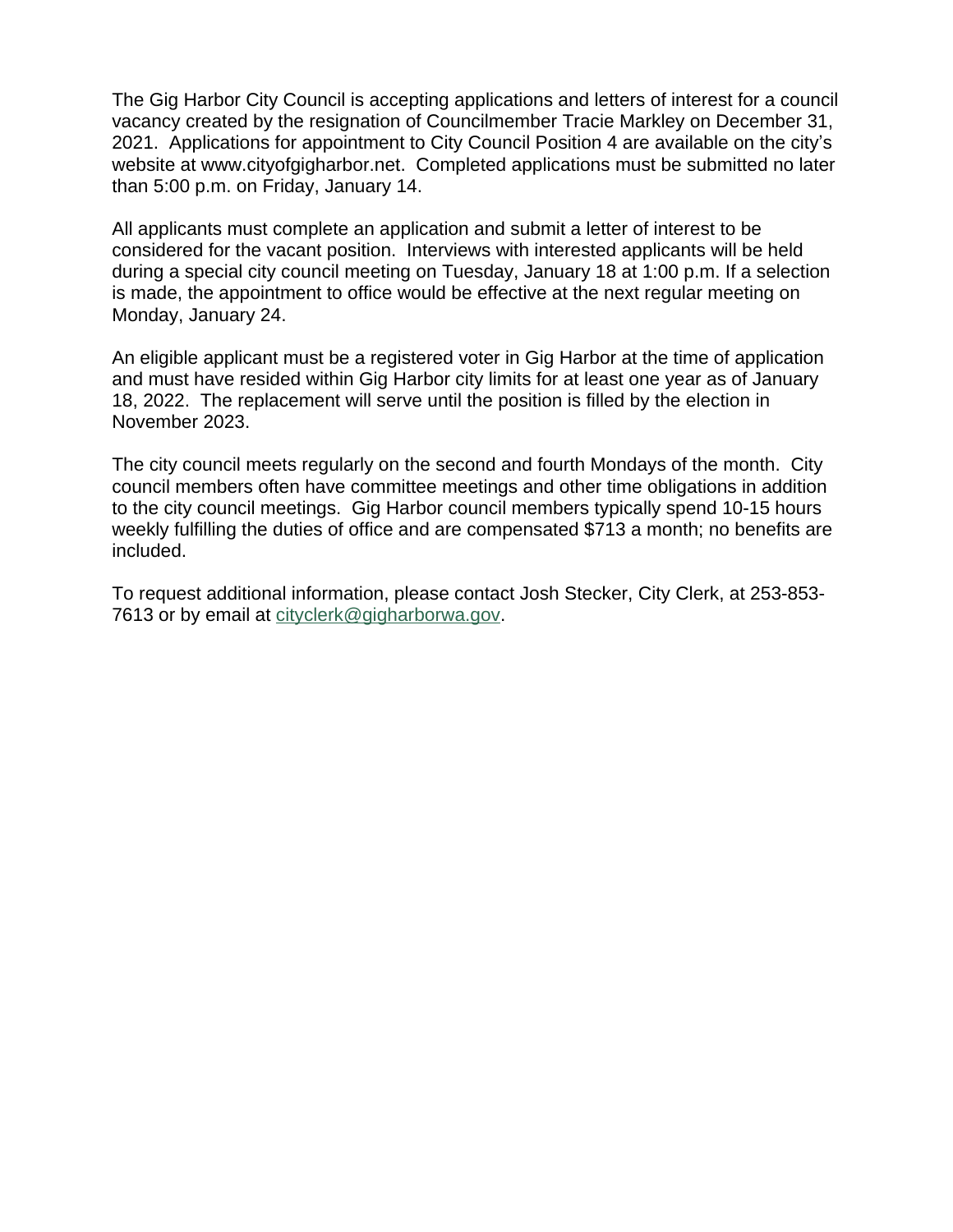# **APPLICATION FOR CITY COUNCIL VACANCY**

| OF JANUARY 18, 2022? ___YES___NO | HAVE YOU RESIDED WITHIN GIG HARBOR CIY LIMITS FOR AT LEAST ONE YEAR AS                          |
|----------------------------------|-------------------------------------------------------------------------------------------------|
| <b>NO</b>                        | ARE YOU A REGISTERED VOTER WITHIN GIG HARBOR CITY LIMITS? ___ YES___                            |
|                                  | NAME/ADDRESS OF EMPLOYER:                                                                       |
|                                  |                                                                                                 |
|                                  | EDUCATIONAL BACKGROUND (including year graduated and Degrees): _________________                |
|                                  | ,我们也不会有什么。""我们的人,我们也不会有什么?""我们的人,我们也不会有什么?""我们的人,我们也不会有什么?""我们的人,我们也不会有什么?""我们的人                |
|                                  | <u> 1989 - Johann Stoff, amerikansk politiker (d. 1989)</u>                                     |
|                                  | the contract of the contract of the contract of the contract of the contract of the contract of |
| <b>GENERAL REMARKS:</b>          |                                                                                                 |
|                                  |                                                                                                 |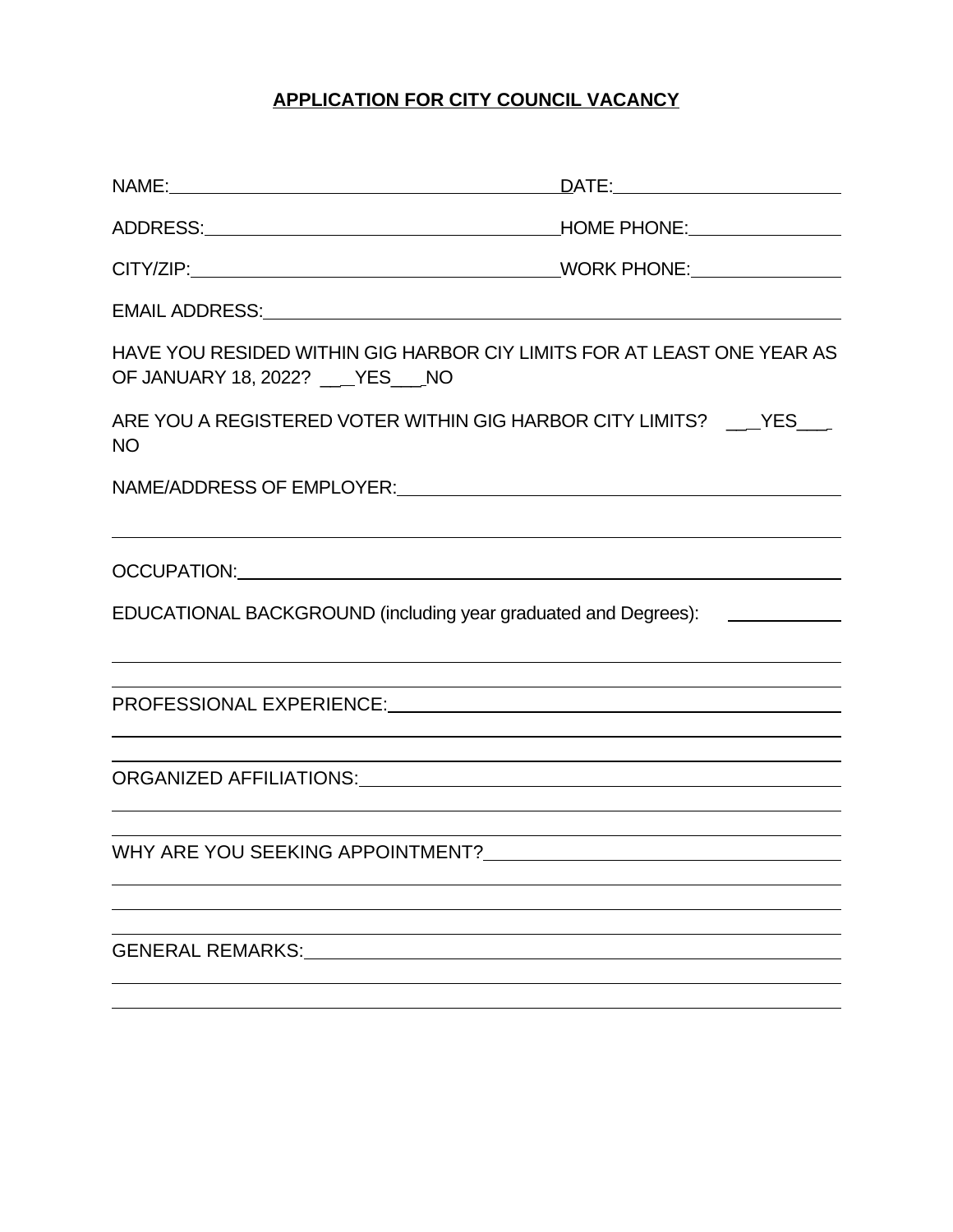

**City of Gig Harbor City Council Meeting Agenda Bill**

**Meeting Date: January 3, 2022**

## **SUBJECT: Suspending City Council Standing Committee Meetings**

**SUBMITTED BY:** Joshua Stecker, City Clerk **DEPARTMENT:** Administration **PHONE:** 853-7638

**PURPOSE & RECOMMENDATION:** The purpose of this agenda bill is to direct staff to suspend all council committee meetings and bring all matters to the full city council for consideration.

**SUGGESTED MOTION:** Move to direct the mayor to suspend scheduling of all city council committee meetings through June 2022 and to schedule regular city council study sessions for the Thursdays immediately following each regular city council meeting of each month at 3:00 p.m. The city council shall appoint ad hoc committees to conduct interviews for vacancies that may arise on the city's various advisory bodies.

**BACKGROUND INFORMATION:** After consulting with city staff, the mayor is recommending that the city council temporarily suspend all city council committee meetings though June of 2022. In lieu of the committee meetings, all committee matters will be presented to the full city council at regularly scheduled study sessions.

The mayor is making this recommendation to ensure that each councilmember has equal access to all information provided by staff.

City staff support this recommendation because it allows staff to address the concerns of all councilmembers equally in one session. In addition, staff can receive clear direction from the majority of council during a study session, rather than relying on direction from a two-or-three member majority of a committee.

At the conclusion of the proposed 6-month hiatus from committee meetings, council will be asked if they would like to return to the former committee structure or continue to meet in study session.

## **FISCAL CONSIDERATION:** N/A

| <b>Expenditure Required:</b> | Amount Budgeted: | <b>Appropriation Required:</b> |
|------------------------------|------------------|--------------------------------|
| \$0                          | \$0              | \$0                            |

## **BOARD/COMMISION/COMMITTEE RECOMMENDATION:** N/A

## **ATTACHMENTS:**

1. GHMC Chapter 2.51 Standing Committees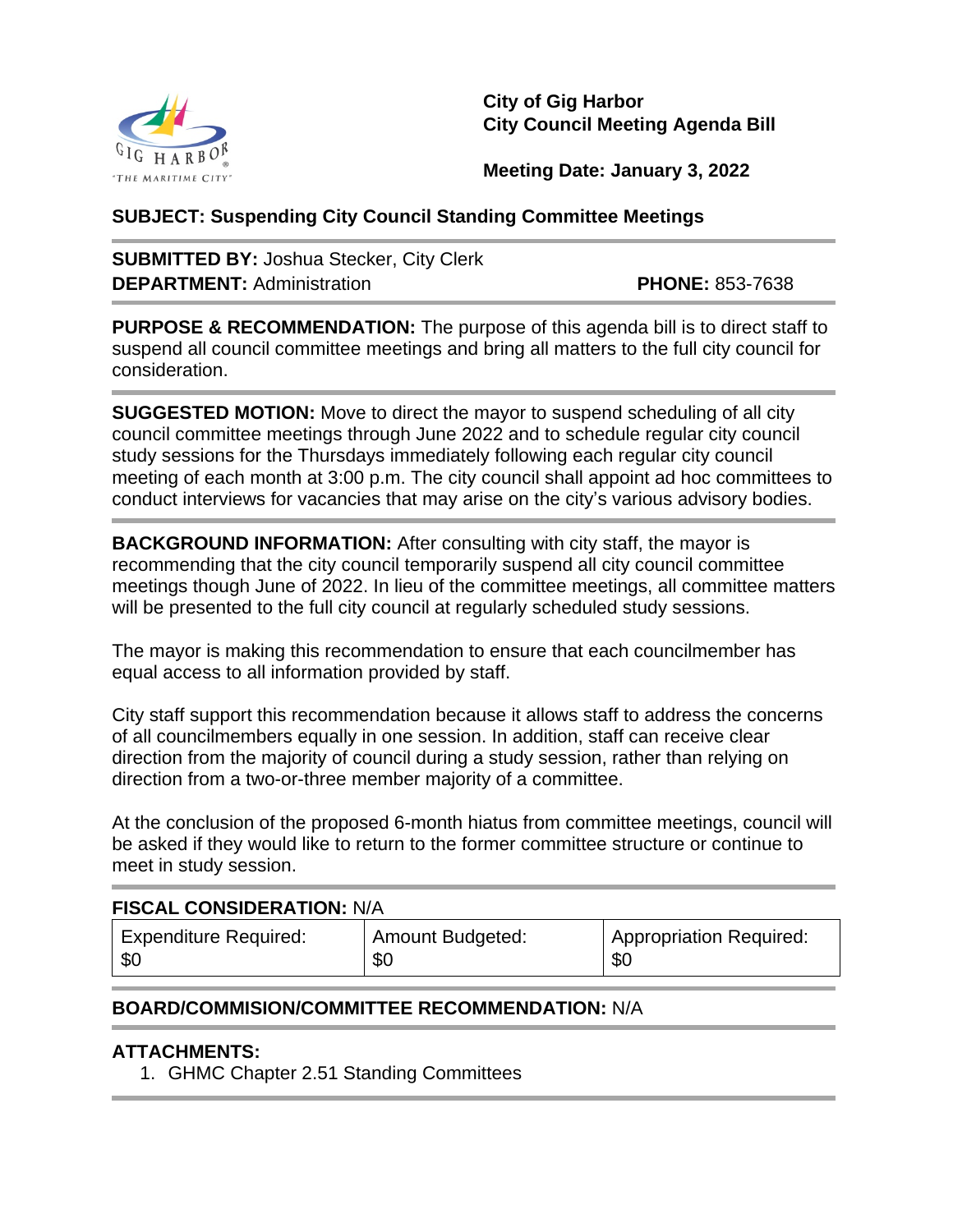# **REVIEWED BY:**

1ayor City Administrator  $\Box$  City Attorney – N/A

| $\Box$ Finance Director – N/A |
|-------------------------------|
| $\Box$ Department Head – N/A  |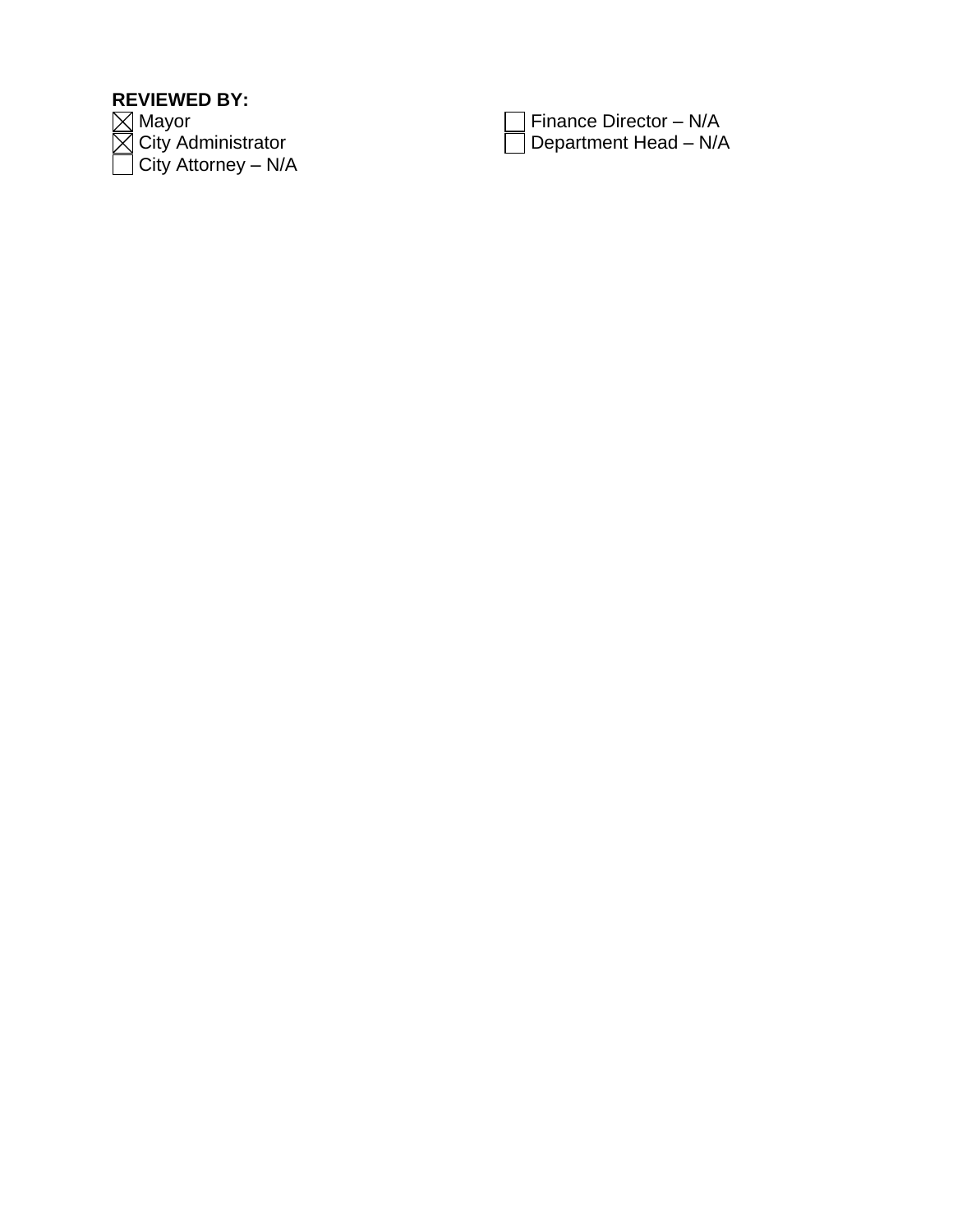## **GHMC Chapter 2.51 STANDING COMMITTEES**

Sections:

- [2.51.010 Appointment of standing council committees.](https://www.codepublishing.com/WA/GigHarbor/#!/GigHarbor02/GigHarbor0251.html#2.51.010)
- [2.51.020 Duties of committees.](https://www.codepublishing.com/WA/GigHarbor/#!/GigHarbor02/GigHarbor0251.html#2.51.020)
- [2.51.030 Mayor as ex officio member.](https://www.codepublishing.com/WA/GigHarbor/#!/GigHarbor02/GigHarbor0251.html#2.51.030)
- [2.51.040 Assignment of members and chair.](https://www.codepublishing.com/WA/GigHarbor/#!/GigHarbor02/GigHarbor0251.html#2.51.040)
- [2.51.050 Committee meetings.](https://www.codepublishing.com/WA/GigHarbor/#!/GigHarbor02/GigHarbor0251.html#2.51.050)

# **2.51.010 Appointment of standing council committees.**

The city council shall select councilmembers to appoint to the following standing council committees: finance and safety, public works, planning and building, intergovernmental affairs, board and commission candidate review. Each committee shall have three members.

The city council will select committee members based on seniority. Seniority is defined as time served as a city councilmember. Councilmembers of equal time served are determined by a random method by drawing a number from one to seven, one being first, overseen by the city clerk or appointed assistant.

The senior councilmember makes his/her first choice and only one choice until all seven councilmembers choose whether or not to serve on a committee. The next senior councilmember makes his/her first choice, so forth until all members choose in the first round. Then, the second round starts with the most senior member.

Once a committee fills, the choice from the remainder of councilmembers is not an option.

Standing council committees shall be filled at the second regular city council meeting in the month of January on an annual basis. Special committees or ad hoc committees as designated by the city council shall be appointed upon the creation of the committee.

# **2.51.020 Duties of committees.**

The several committees shall fully consider all measures referred to them by the mayor and the city council. They shall also acquaint themselves with the interests of the city and from time to time present such draft ordinances and written reports as in their judgment will advance the interests and promote the welfare of the municipality.

The council committees shall furnish committee reports of the meetings to the remaining city councilmembers.

Committee composition and tasks shall be defined as follows:

Finance and safety committee, which shall consider policies and matters related to the general fiscal and financial operations of the city; budget and financial reports; and policy matters related to personnel including, but not limited to, the salary range schedule, position classifications and salary changes in coordination with